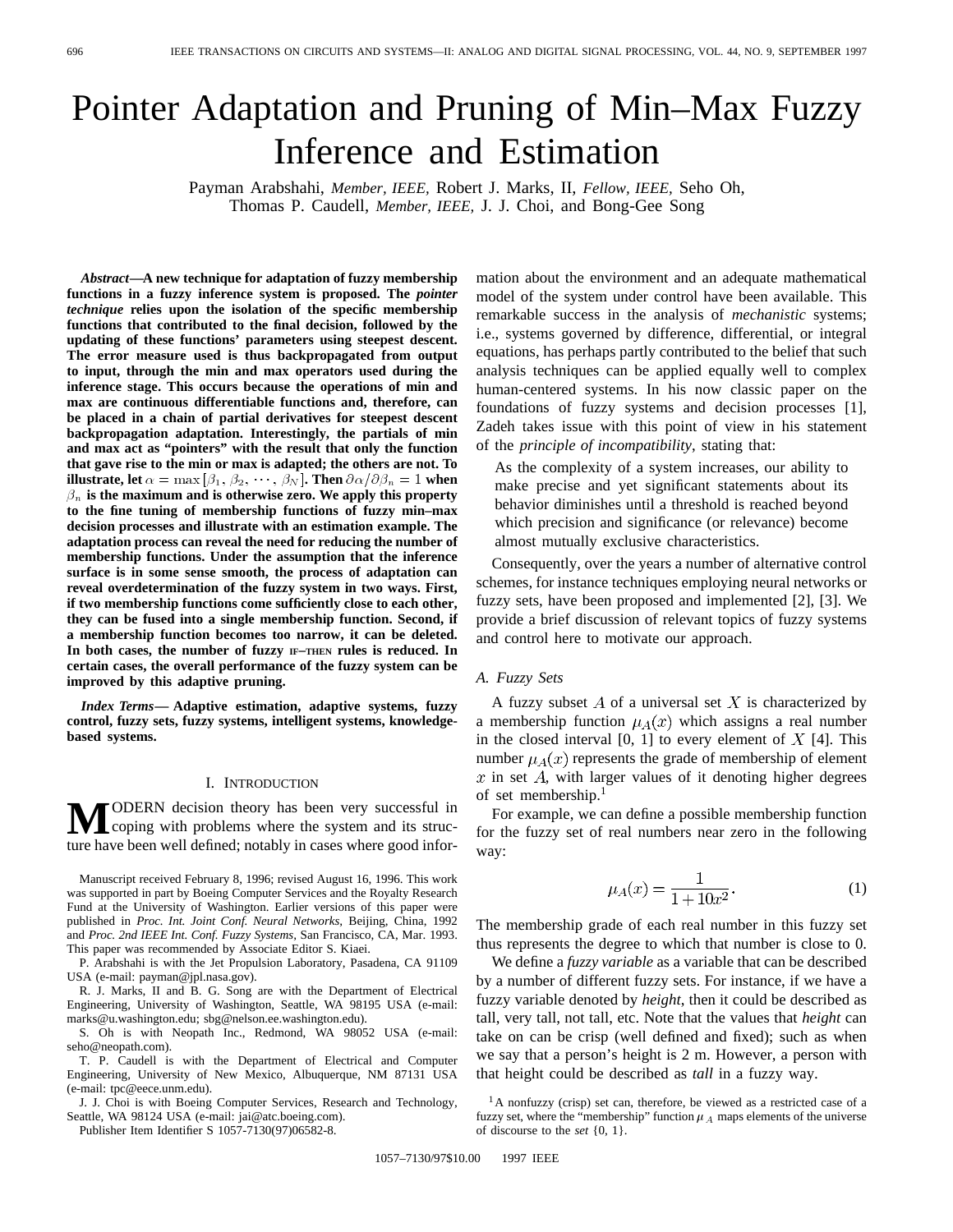

Fig. 1. Block diagram of a general fuzzy inference system. The error value from a given performance measure can be fed back and used to adapt all or one of the following: a) Membership function shapes and cardinality; b) and d) AND/OR aggregation operators; c) the rule base; e) the defuzzification technique.

Various set operations can be defined on fuzzy sets, just as the crisp set case. For instance, it is common to denote intersection of two fuzzy sets by the "minimum" operation applied to the two corresponding memberships functions:2

 $\sqrt{2}$ 

$$
C = A \cap B \Rightarrow \mu_C(x)
$$
  
=  $\mu_{A \cap B}(x)$   
=  $\min[\mu_A(x), \mu_B(x)]$   $\forall x \in X$ .

Similarly, the union of two fuzzy sets can be represented by the "maximum" operation. These operations are not unique. Other operators for performing fuzzy intersection, union, and complementation exist  $[5]$ . However, the min and max operations are special in the sense that they are the *only* continuous and idempotent fuzzy set intersection and union operators, respectively [5].

## *B. Fuzzy Inference*

Fuzzy inference is based on the concept of the *fuzzy conditional statement*: IF A THEN B, or, for short  $A \Rightarrow B$ , where the antecedent  $A$  and the consequent  $B$  are fuzzy sets.

A general fuzzy inference system consists of three parts (see Fig. 1). A crisp input is fuzzified by input membership functions and processed by a fuzzy logic interpretation of a set of fuzzy rules. This is followed by the defuzzification stage resulting in a crisp output. The rule base is typically crafted by an expert; though self organizing procedures have been suggested [6]–[15].

There are a number of different ways to implement the fuzzy inference engine. Among the very first such proposed techniques is that due to Mamdani [11], who describes the inference engine in terms of a fuzzy relation matrix and uses the compositional rule of inference [1] to arrive at the output fuzzy set for a given input fuzzy set. The output fuzzy set is subsequently defuzzified to arrive at a crisp control action. Other techniques include sum-product and threshold inference. A review of these is given by Driankov *et al.* [16].

## *C. Adaptation in Fuzzy Inference Systems*

All of the stages of the fuzzy inference system are affected by the choice of certain parameters. A list follows.

 $2 \text{min} (a, b) = a(b)$  if  $a \leq b(a > b)$ 

*The Fuzzifier:* The fuzzifier in Fig. 1 maps the input onto the continuous interval [0, 1] and has the following parameters:

- 1) the number of membership functions;
- 2) the shape of the membership functions (e.g., triangle, Gaussian, etc.); $3$
- 3) the central tendency (e.g., center of mass) and dispersion (e.g., standard deviation, bandwidth, or range) of the membership function.

*The Inference Engine:* The inference engine is the system "decisionmaker" and determines how the system interprets the fuzzy linguistics. Its parameters are those of the aggregation operators which provide interpretation of connectives "AND" and "OR." An example of a parameterized union operator is the Yager union [17]:

$$
\min[1, (a^w + b^w)^{1/w}],
$$

 $\overline{1}$ 

where the inputs are membership values  $a$  and  $b$ , and the parameter w ranges over  $(0, \infty)$ .<sup>4</sup>

*The Defuzzifier:* The defuzzification stage maps fuzzy consequents into crisp output values. Its design requires choice of the following:

- 1) the number of membership functions;
- 2) the shape of membership functions;
- 3) the definition of fuzzy implication, i.e., how the value of the consequents from the inference engine impact the output membership functions prior to defuzzification.
- 4) a measure of central tendency of the altered consequent output membership functions. The center of mass is typically used, although medians and modes can also be used to arrive at the crisp output.

It is, thus, seen that both the fuzzification and defuzzification stages require choices of cardinality, position, and shape of membership functions. The defuzzification operation itself can be parameterized, and the inference engine requires choices to be made among numerous fuzzy aggregation operators, which can be parameterized.

All of these parameters can be adaptively adjusted by monitoring a certain target performance measure in a supervised learning environment. Over the years numerous techniques for adaptation of fuzzy membership functions, rule bases, and aggregation operators have been proposed. These techniques include the following.

- Procyk and Mamdani's self-organizing process controller [6] which considered the issue of rule generation and adaptation.
- Numerous methods involving the performing of steepest descent on the centroid and dispersion parameters of input and output membership functions [18]–[23]. Other

<sup>3</sup>As a simple example of a parameterized membership function shape, consider the membership function

$$
w(x; \nu) = (1 - |x|)^{\nu} \prod_{1} \frac{x}{2}
$$
 (3)

where  $\Pi(x/2) = 1$  for  $|x| < 1$  and is zero, otherwise. For  $\nu = 1$ , (3) is the familiar triangle function while, for  $\nu = 0$ , it is a rectangular (crisp) membership function. As  $\nu \to \infty$ , the function  $w(x; \nu)$ , by the central limit theorem, becomes Gaussian in shape (with zero width).

 $^{4}$ lim $w \rightarrow \infty$  min [1,  $(a^{w} + b^{w})^{1/w}$ ] = max  $(a, b)$ .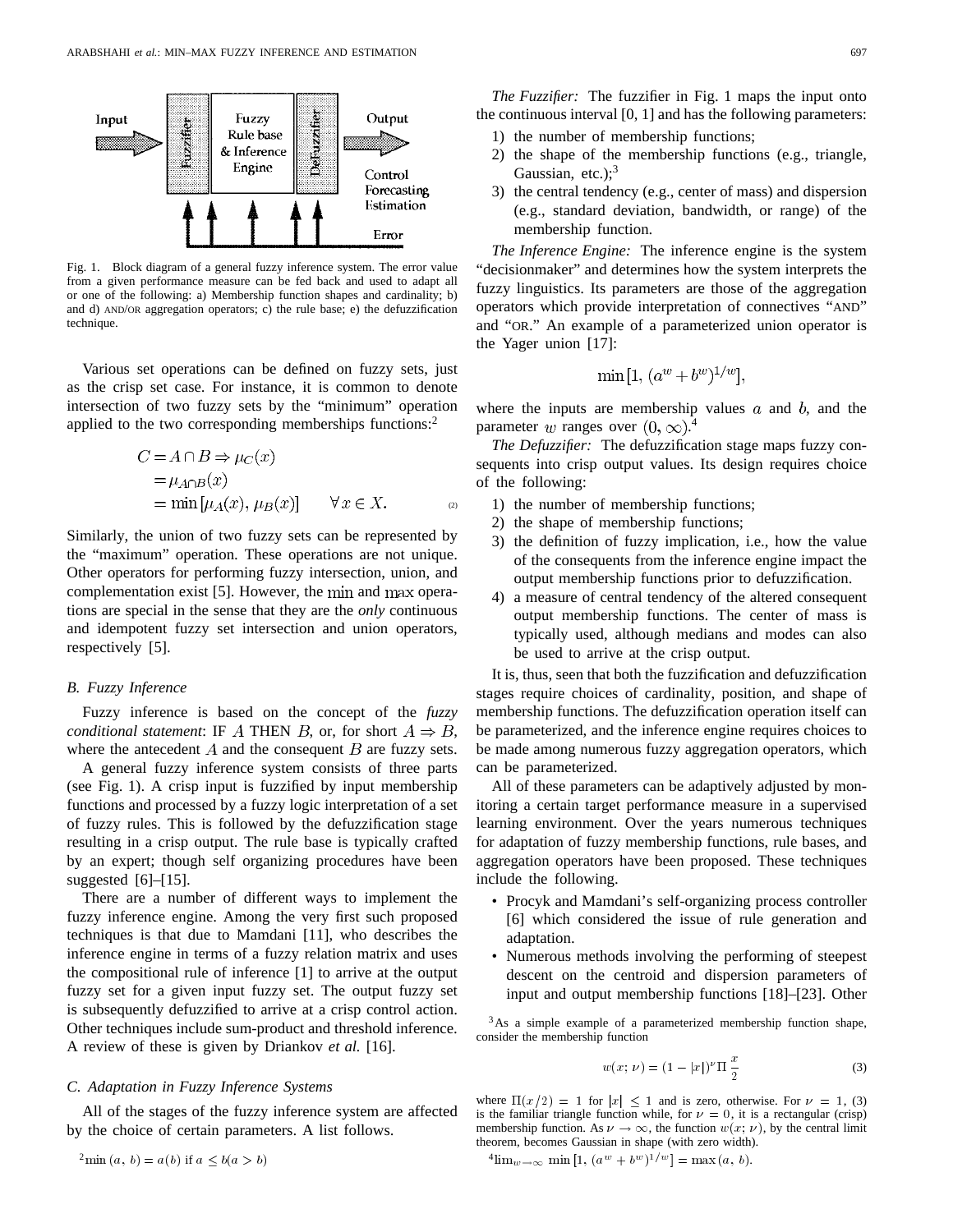algorithms such as random search and conjugate gradient descent can be used in tuning such parameters as well.

- Pruning the number of input and output membership functions (see Section IV, and [14], [24]).
- Adapting the shape of membership functions (see footnote 3).
- Adaptation of AND/OR aggregation operators. This could occur when the expert designing the rule base is satisfied with both the cardinality and shape of membership functions, as well as the setting up of rules (see [25]).

A bibliography of these techniques is available [25]. In the next section, we provide the necessary mathematical background for understanding the pointer adaptation process, which is considered in Section III. We describe the adaptation process and demonstrate via a number of examples. Section IV expands the discussion by taking a closer look at one of the artifacts of adaptation (or initialization of the rulebase), which is a possible overdetermination of the fuzzy system. Techniques to overcome this problem in the context of adaptive inference are provided and verified by examples.

# II. PRELIMINARIES

Fuzzy membership functions chosen for a control or decision process may require adaptation for purposes of fine tuning or adjustment to stationarity changes in the input data. Use of neural networks to perform this adaptation has been proposed by Lee *et al.* [18]. Other techniques proposed can be found in [20]–[23]. Our method more closely parallels that proposed by Nomura, Hayashi, and Wakami [22]. In their work, membership functions are parameterized and steepest descent is performed with respect to each parameter using an error criterion, in order to obtain the set of parameters minimizing the error. To straightforwardly differentiate the error function with respect to each parameter, they used products for the fuzzy intersection operation. The output error backpropagated this way, was used to adjust the fuzzy membership functions.

Here, we show that the more conventionally used minimum operation for fuzzy intersection and maximum operation for fuzzy union can be similarly backpropagated. Unlike the method of Nomura *et al.*, which updates all fuzzy membership function parameters in each stage, the pointer method proposed herein results only in the adjustment of the fuzzy membership functions that gave rise to the control action or decision output.

## *A. Differentiation of min and max Operations*

Differentiation of the min or max operations results in a "pointer" that specifies the source of the minimum or maximum. To illustrate, let

$$
\alpha = \max_{N} [\beta_1, \beta_2, \cdots, \beta_N]
$$
  
= 
$$
\sum_{\pi=1}^{N} \beta_{\pi} \prod_{\ell \neq \pi} U(\beta_{\pi} - \beta_{\ell})
$$
 (4)

where  $U(\cdot)$ , a unit step function, is 1 for positive arguments and is zero otherwise. Note that the max operator in  $(4)$  is



Fig. 2. A fuzzy estimation problem. (a) 3-D plot and (b) contour plot, of the signal to be estimated:  $t(x_1, x_2) = \sin(\pi x_1) \cos(\pi x_2)$  over the domain  $\{(x_1, x_2)|x_1 \in [-1, 1], x_2 \in [-1, 1]\}.$ 

continuous and can be differentiated as

 $\Omega$ 

$$
\frac{\partial \alpha}{\partial \beta_n} = \prod_{\ell \neq n} U(\beta_n - \beta_\ell)
$$
  
= 
$$
\begin{cases} 1; & \text{if } \beta_n \text{ is maximum} \\ 0; & \text{otherwise} \end{cases}
$$
 (5)

This result is also intuitively satisfying. Only one of the  $\beta_i$ , let us say a certain  $\beta_n$ , in (4) *is* the maximum. Differentiation with respect to this number then (when  $\alpha = \beta_n$ ), should result in a 1, and differentiation with respect to any other number should be zero.

In a similar way, let

$$
\delta = \min_{\pi} [\gamma_1, \gamma_2, \cdots, \gamma_M]
$$
  
= 
$$
\sum_{\pi=1}^{M} \gamma_\pi \prod_{\ell \neq \pi} U(\gamma_\ell - \gamma_\pi).
$$
 (6)

The min function is also continuous and

$$
\frac{\partial \delta}{\partial \gamma_n} = \prod_{\ell \neq n} U(\gamma_\ell - \gamma_n)
$$
  
= 
$$
\begin{cases} 1; & \text{if } \gamma_n \text{ is minimum} \\ 0; & \text{otherwise} \end{cases}
$$
 (7)

Indeed, any order statistic operation (e.g., the third largest number or, for  $N$  odd, the median) can likewise be differentiated. In each case, the partial derivative points to index of the order statistic.

#### III. FUZZY MIN–MAX ESTIMATION

To illustrate adjustment of fuzzy membership functions by steepest descent, consider the fuzzy estimation problem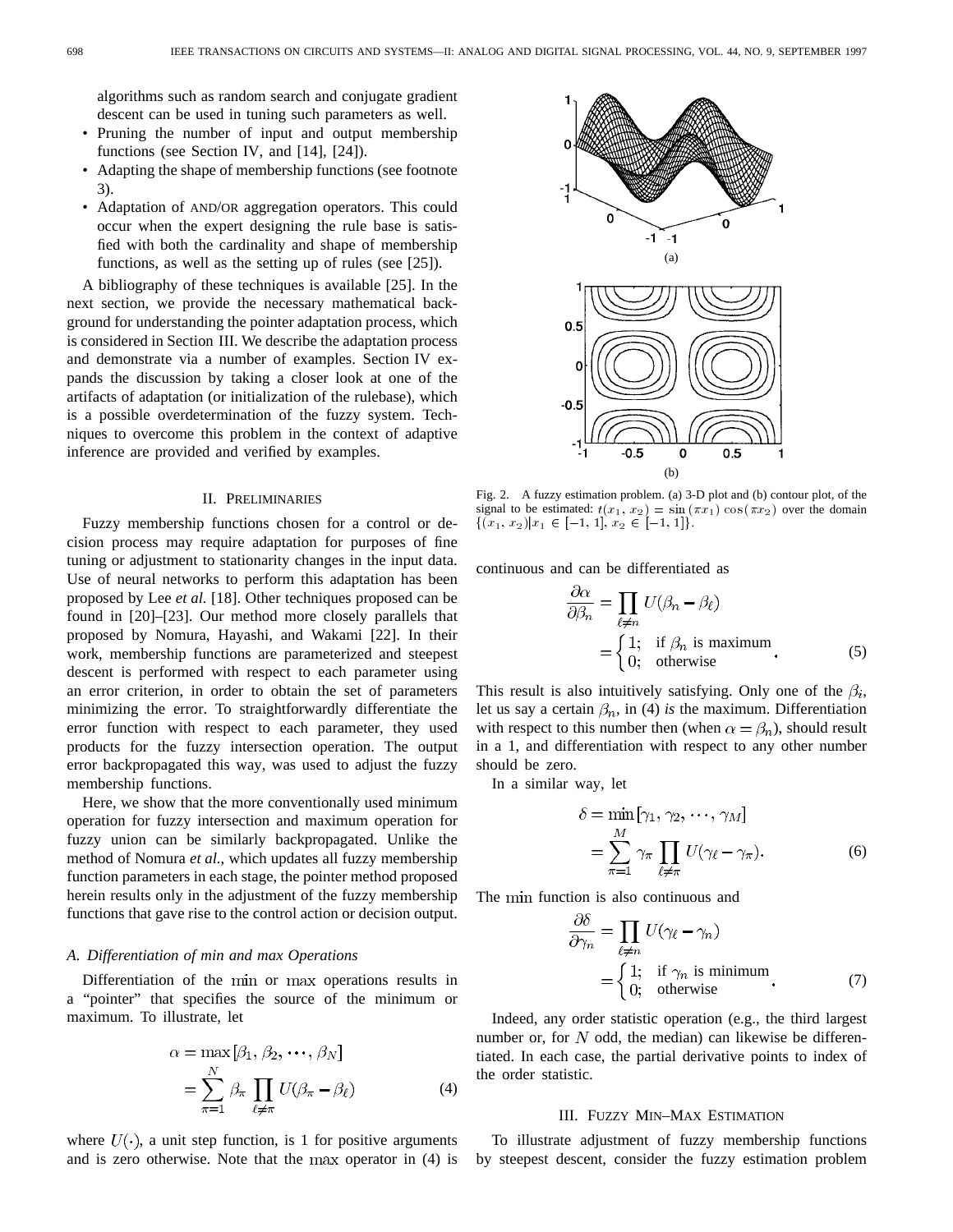TABLE I DECISION TABLE FOR FUZZY ESTIMATION. TABLE CONTENTS ESTIMATION. TABLE CONTENTS REPRESENT THE ESTIMATED FUZZY VALUE OF THE OUTPUT  $f$  for a Given Choice of Values for  $x_1$  and  $x_2$ . Rules WITH A CONSEQUENT OF POSITIVE MEDIUM (PM) ARE HIGHLIGHTED

|           | $x_1$ | NH | NΜ | NS | NZ        | PZ | PS | PM        | PH        |
|-----------|-------|----|----|----|-----------|----|----|-----------|-----------|
| $x_2$     |       |    |    |    |           |    |    |           |           |
| NH        |       | PМ | PS | ΝS | NM        | NМ | ΝS | PS        | PМ        |
| NM        |       | PН | PМ | NΜ | <b>NH</b> | NH | NM | PМ        | PН        |
| <b>NS</b> |       | PH | PМ | NM | NH        | NH | NM | PM        | PH        |
| NZ        |       | PМ | PS | NS | NΜ        | NΜ | NS | PS        | PM        |
| PZ        |       | NМ | ΝS | PS | PM        | PM | PS | NS        | NM        |
| PS        |       | NH | NΜ | PM | PH        | PН | PM | <b>NM</b> | NH        |
| PM        |       | NH | NM | PM | PH        | PН | PM | NM        | NH        |
| DН        |       | NM | Nς | ΡS | PМ        | PM | pς | NΞ        | <b>NM</b> |



Fig. 3. Initial membership functions for: (a)  $x_1$ ,  $x_2$  and (b)  $f(x_1, x_2)$ . Here, NH  $\equiv$  negative high, NM  $\equiv$  negative medium, NS  $\equiv$  negative small, NZ  $\equiv$ negative zero, PZ  $\equiv$  positive zero, ...

illustrated in Fig. 2. We wish to generate an estimate  $f(x_1, x_2)$ of a target function  $t(x_1, x_2)$  using a set of fuzzy IF  $\cdots$  THEN rules. Here we have

$$
t(x_1, x_2) = \sin(\pi x_1) \cos(\pi x_2). \tag{8}
$$

The rule table (Table I) is generated by partitioning the domain of  $t(x_1, x_2), \{(x_1, x_2)|x_1 \in [-1, 1], x_2 \in [-1, 1]\}$ into 64 (8  $\times$  8) regions and assigning a fuzzy membership function to each region in accordance to the values of  $t(x_1, x_2)$ in that region. For instance, if  $t(x_1, x_2)$  takes on values close to 1 in certain regions, then the membership function used for those regions of the domain will be "positive high" (PH). Initial membership functions for  $f$  are thus formed in this way. The values of  $x_1$  and  $x_2$  are fuzzified in a similar manner. The initial membership functions chosen are Gaussian and are shown in Fig. 3 for  $x_1, x_2$  and  $f(x_1, x_2)$ .

To illustrate, consider the fuzzy  $IF \cdots THEN$  rules with a positive medium (PM) consequent. These are highlighted in Table I. Reading from left to right from the top of the table, they are: IF  $x_1$  is NH AND  $x_2$  is NH OR IF  $x_1$  is PH AND  $x_2$  is NH OR IF  $x_1$  is NM AND  $x_2$  is NM OR IF  $x_1$  is PZ AND  $x_2$  is PH THEN  $f(x_1, x_2)$  is PM.

Similar rules exist for the other five categories of  $f$ .

## *A. Feedforward Procedure*

For purposes of analysis, let the membership functions for the variable  $x_1$  be denoted by  $\mu_1^i$ ,  $i = 1, 2, \dots, N$ , those for the variable  $x_2$  by  $\mu_2^j$ ,  $j = 1, 2, \dots, M$ , and those for the output variable f by  $\mu_3^k$ ,  $k = 1, 2, \dots, K$ .

For a given output membership function  $\mu_3^k$ , the rules, as shown in Table I, are of the form:

If 
$$
x_1
$$
 is  $\mu_1^i$  and  $x_2$  is  $\mu_2^j$  OR  
\nIf  $x_1$  is  $\mu_1^l$  and  $x_2$  is  $\mu_2^m$  OR  $\cdots$   
\nThen  $\cdots$  f is  $\mu_3^k$ .

Let us define a set  $S_k$  as follows:

$$
S_k = \{l, m | \mu_1^l \text{ and } \mu_2^m \text{ are antecedents of a}
$$
  
rule with consequent  $\mu_3^k\}$ . (9)

The operations to arrive at the output are as follows.

1) Perform a pairwise fuzzy intersection (e.g., minimum or outer product) on each of the membership values of  $x_1$ and  $x_2$  in  $\mu_1^l$  and  $\mu_2^m$  for every rule with consequent  $\mu_3^k$ , forming activation values  $\zeta$ :

$$
\zeta_{lm}^k = \min_{l,m \in S_k} \left[ \mu_1^l(x_1), \, \mu_2^m(x_2) \right]. \tag{10}
$$

2) Collect activation values for like output membership functions and perform a fuzzy union (e.g., maximum).

$$
w_k = \max_{l, m \in S_k} (\zeta_{lm}^k). \tag{11}
$$

3) These values are defuzzified to generate the output estimated value,  $f(x_1, x_2)$ , by finding the centroid of the composite membership function  $\mu$ :

$$
\mu = \sum_{k=1}^{K} w_k \mu_3^k \tag{12}
$$

$$
f(x_1, x_2) = \frac{\sum_{k=1}^{N} w_k c_k A_k}{\sum_{k=1}^{K} w_k A_k}
$$
 (13)

where

$$
A_k = \int \mu_3^k(x) \, dx,\tag{14}
$$

$$
c_k = \frac{\int x \,\mu_3^k(x) \, dx}{\int \mu_3^k(x) \, dx} \tag{15}
$$

 $A_k$  and  $c_k$  are, respectively, the area and centroid of the consequent membership function  $\mu_3^k$ .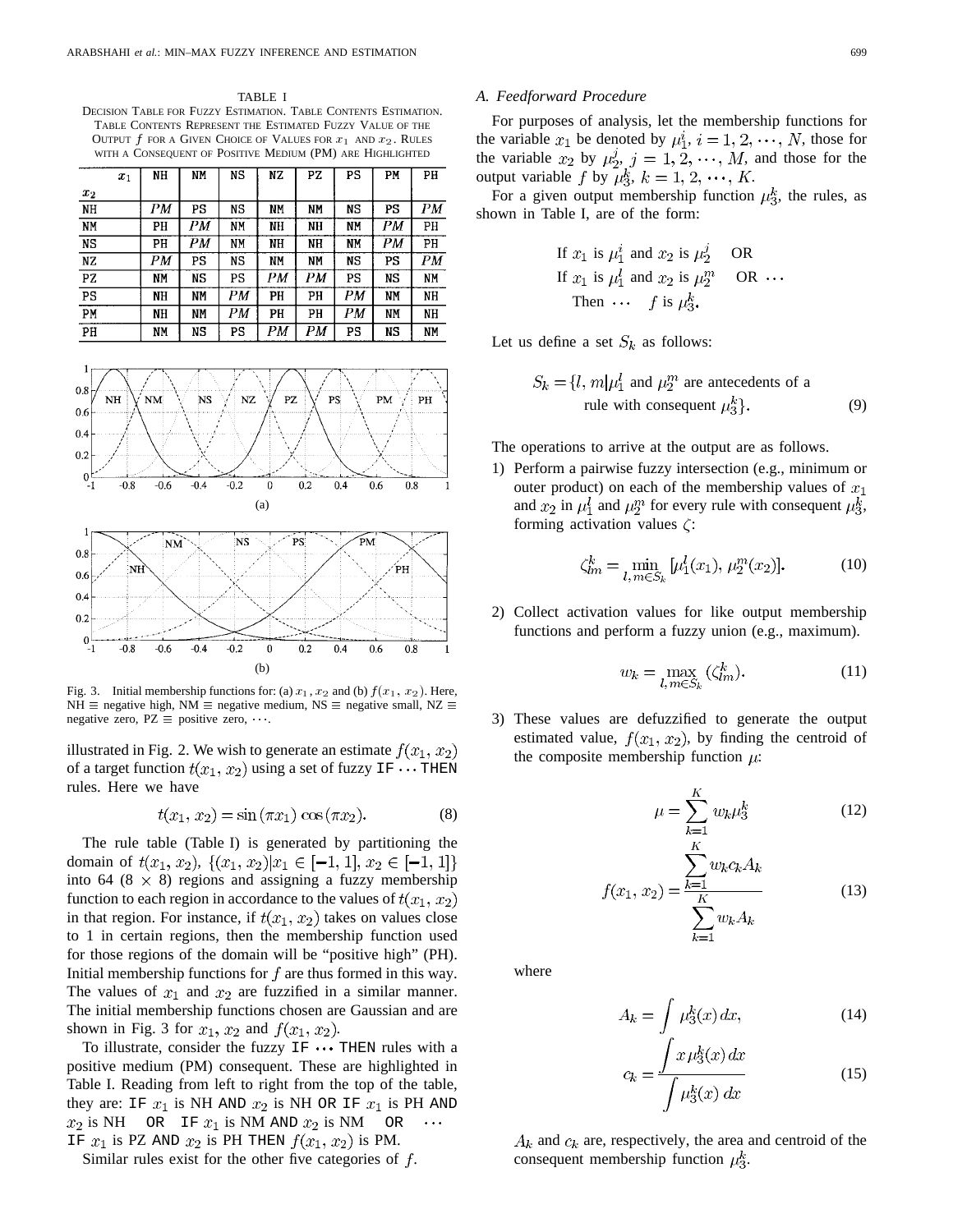*Backpropagation Adjustment:* Expert heuristics are typically used to specify the membership functions for the input  $(x_1, x_2)$  and output (f). These functions can be adapted or fine tuned using supervised learning. The steps to adapt the input membership functions are as follows.

We first form the error function by taking the squared difference between the estimated output  $f$ , and the desired target value  $t$ :

$$
E = \frac{1}{2}(f - t)^2.
$$
 (16)

Assume now that we wish to update parameters of a Gaussian membership function that appears either in the antecedent or the consequent of a rule. Denote these parameters by  $m_l^i[q]$ and the corresponding membership function by  $\mu_l^i$ . In our example, for  $l = 1, 2$ , the index  $i = 1, 2, \dots, 8$  and for  $l = 3$ , the index  $i = 1, 2, \dots, 6; q = 1, 2$ , and

$$
\mu_l^i(x) = \exp\left\{\frac{(x - m_l^i[1])^2}{2(m_l^i[2])^2}\right\}.
$$
 (17)

For instance,  $m_2^7[1]$  would represent parameter number 1 (of 2) of membership function number 7 (of 8) of the variable  $x_2$ .

The steepest descent update rule is

$$
m_l^i[q] \Longleftarrow m_l^i[q] - \alpha \frac{\partial E}{\partial m_l^i[q]}.
$$
 (18)

We have, for the general case

$$
\frac{\partial E}{\partial m_l^i[q]} = \frac{\partial E}{\partial f} \sum_{k=1}^K \left( \frac{\partial f}{\partial w_k} \frac{\partial w_k}{\partial \mu_l^i} \right) \frac{\partial \mu_l^i}{\partial m_l^i[q]}.
$$
(19)

This in turn can be written in the following way [see (10) and (11)]:

$$
\frac{\partial E}{\partial m_{l}^{i}[q]} = \frac{\partial E}{\partial f} \sum_{k=1}^{K} \left[ \frac{\partial f}{\partial w_{k}} \sum_{l, m \in S_{k}} \left( \frac{\partial w_{k}}{\partial \zeta_{lm}^{k}} \frac{\partial \zeta_{lm}^{k}}{\partial \mu_{l}^{i}} \right) \right] \frac{\partial \mu_{l}^{i}}{\partial m_{l}^{i}[q]}.
$$
\n(20)

From  $(5)$  and  $(7)$ , and referring to  $(10)$  and  $(11)$ , we obtain:

$$
\frac{\partial w_k}{\partial \zeta_{lm}^k} = \delta[w_k - \zeta_{lm}^k]
$$
 (21)

$$
\frac{\partial \zeta_{lm}^k}{\partial \mu_l^i} = \delta[\zeta_{lm}^k - \mu_l^i]
$$
\n(22)

where  $\delta[\cdot]$ , the Kronecker delta function, is equal to one for zero arguments and is zero otherwise.

Substituting the above two equations in (20), we obtain

$$
\frac{\partial E}{\partial m_{l}^{i}[q]} = \frac{\partial E}{\partial f} \sum_{k=1}^{K} \left\{ \frac{\partial f(w_{k})}{\partial w_{k}} \sum_{l, m \in S_{k}} (\delta[w_{k} - \zeta_{lm}^{k}] \delta[\zeta_{lm}^{k} - \mu_{l}^{i}]) \right\} \cdot \frac{\partial \mu_{l}^{i}}{\partial m_{l}^{i}[q]}.
$$
\n(23)

The two Kronecker delta functions now serve to isolate the membership function whose parameter is being updated. Other



Fig. 4. Final membership functions for (a)  $x_1$ , (b)  $x_2$ , and (c)  $f(x_1, x_2)$ . Here NH  $\equiv$  negative high, NM  $\equiv$  negative medium, NS  $\equiv$  negative small,  $NZ \equiv$  negative zero,  $PZ \equiv$  positive zero, ...

membership functions that are not used in the decision process are not adapted. Equation (23) finally simplifies to

$$
\frac{\partial E}{\partial m_{l}^{i}[q]} = \frac{\partial E}{\partial f} \frac{\partial f[\mu_{l}^{i}(x_{j})]}{\partial w_{k}} \frac{\partial \mu_{l}^{i}}{\partial m_{l}^{i}[q]} \tag{24}
$$

and the state

where

$$
\frac{\partial f}{\partial w_k} = \frac{A_k \sum_{p=1}^K w_p A_p (c_k - c_p)}{\left(\sum_{p=1}^K w_p c_p\right)^2}.
$$
\n(25)

In general,  $\mu_l^i$  is a function of many parameters  $m_l^i[q]$ ,  $q = 1, 2, \cdots$ . For our estimation problem, using Gaussian membership functions, there are two parameters to adapt. These are the mean  $(m_l^2[1])$ , and the variance  $(m_l^2[2])$ . We thus have

$$
\frac{\partial \mu_l^i}{\partial m_l^i[1]} = \mu_l^i \frac{(x - m_l^i[1])}{(m_l^i[2])^2} \tag{26}
$$

$$
\frac{\partial \mu_l^i}{\partial m_l^i[2]} = \mu_l^i \frac{(x - m_l^i[1])^2}{(m_l^i[2])^3}.
$$
 (27)

# *B. Results*

We present here results of the application of this technique to the estimation problem discussed in Section III. Fig. 4 illustrates the input and output membership functions after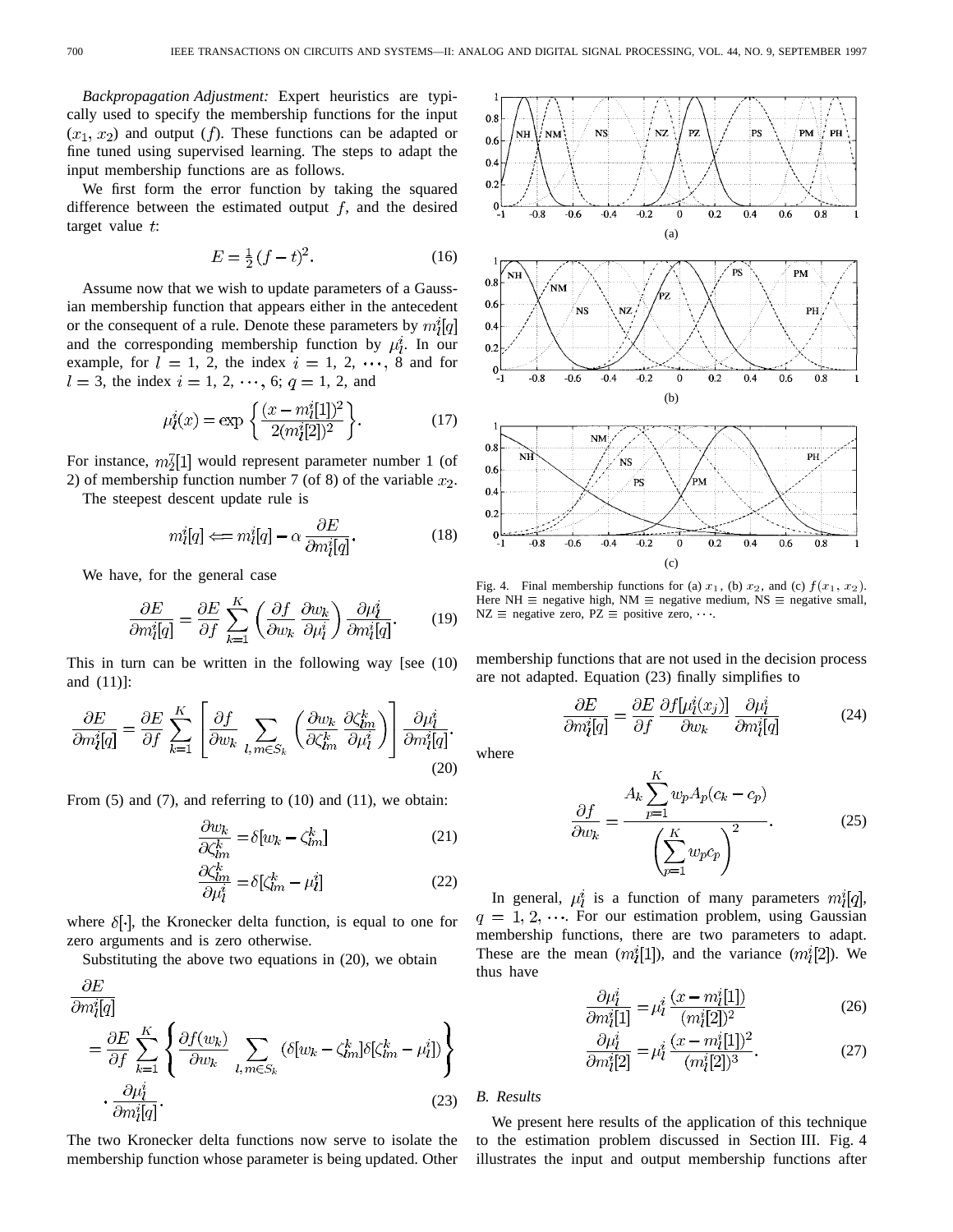TABLE II

RULE TABLES BEFORE (LEFT) AND AFTER (RIGHT) FUSION OF TWO FUZZY MEMBERSHIP FUNCTIONS OF THE VARIABLE x

|   | x | N | z | P |
|---|---|---|---|---|
| Y |   |   |   |   |
| N |   | z | P | P |
| z |   | z | z | P |
| P |   | N |   | Z |





Fig. 5. Result of fuzzy estimation. (a) 3-D plot. (b) Contour plot, of the estimated signal  $f(x_1, x_2) = \sin(\pi x_1) \cos(\pi x_2)$  over the domain  $\{(x_1, x_2)|x_1 \in [-1, 1], x_2 \in [-1, 1]\}.$ 

adaptation and Fig. 5 shows the (much improved) estimation result.

## IV. ADAPTIVE PRUNING OF FUZZY INFERENCE SYSTEMS

As we have shown, the parameters of the input and output fuzzy membership functions for fuzzy IF–THEN inference can be adapted using supervised learning applied to training data. The specific case of adaptation of min–max inference using steepest descent has the advantage of adapting only those membership functions used in the fuzzy decision process for each training data input–output pair.

In the process of adapting, two membership functions may drift close together. If the underlying target surface which we wish to estimate is smooth, then the membership functions can be fused into a single membership function. Alternately, if a membership function becomes too narrow, it can be totally deleted. In either case, the fuzzy decision process is pruned. In artificial neural networks, pruning neurons from hidden layers can improve the performance of the neural network [26]. Likewise, the performance of fuzzy inference can be improved through the adaptation and pruning of membership functions. The number of IF–THEN rules is also correspondingly reduced.

Assume that the center of mass of  $\mu_1^i$  (membership function i of input variable  $x_1$ ) is  $m_1^i[1]$  and the dispersion (spread) of  $\mu_1^i$  is parameterized by  $m_1^i[2]$ . The parameter  $m_1^i[2]$  is also proportional to the area of  $\mu_1^i$ . The membership functions  $\mu_2^j$  (for input  $x_2$ ) and  $\mu_3^k$  (for the output) are likewise parameterized.

|   | $\boldsymbol{x}$ | NZ | P  |
|---|------------------|----|----|
| y |                  |    |    |
| N |                  | 7  | P  |
| z |                  | z  | P  |
| P |                  |    | 7. |

TABLE III WHEN THE MEMBERSHIP FUNCTION FOR  $Y_j = Z$  in the Left Table in TABLE II IS ANNIHILATED, THE RULE TABLE SHOWN HERE RESULTS

| $\boldsymbol{x}$ | N | z | P |
|------------------|---|---|---|
| y                |   |   |   |
| N                | z | P | p |
| P                | N | N | z |

TABLE IV TARGET RULE FOR EXAMPLE 1

| Y                |   | 2              | 3 |
|------------------|---|----------------|---|
| $\boldsymbol{x}$ |   |                |   |
| 1                |   | $\overline{c}$ | 1 |
| 2                | 2 | 3              | 2 |
| 3                |   | 2              |   |

TABLE V RULE TABLE FOR EXAMPLE 1

| $\boldsymbol{y}$ | 1 | 2 | 3 | 4 | 5 | 6 | 7 | 8 | 9              | 10             | 11             |
|------------------|---|---|---|---|---|---|---|---|----------------|----------------|----------------|
| x                |   |   |   |   |   |   |   |   |                |                |                |
| 1                | 1 | 1 | 1 | 2 | з | 3 | 3 | 2 | 1              | 1              | 1              |
| $\mathbf{2}$     | 1 | 1 | 2 | 3 | 3 | 3 | 3 | 3 | $\overline{2}$ | 1              | 1              |
| 3                | 1 | 2 | 2 | 3 | 3 | 4 | 3 | з | 2              | 2              | 1              |
| 4                | 2 | 3 | 3 | 4 | 4 | 5 | 4 | 4 | 3              | 3              | 2              |
| 5                | 3 | 3 | 3 | 4 | 5 | 5 | 5 | 4 | 3              | 3              | 3              |
| 6                | 3 | 3 | 4 | 5 | 5 | 5 | 5 | 5 | 4              | 3              | 3              |
| 7                | 3 | 3 | 3 | 4 | 5 | 5 | 5 | 4 | 3              | 3              | 3              |
| 8                | 2 | 3 | 3 | 4 | 4 | 5 | 4 | 4 | 3              | 3              | $\overline{2}$ |
| 9                | 1 | 1 | 1 | 2 | 3 | 3 | 3 | 2 | 1              | 1              | 1              |
| 10               | 1 | 1 | 2 | 3 | 3 | 3 | 3 | 3 | 2              | 1              | 1              |
| 11               | 1 | 2 | 2 | 3 | 3 | 4 | 3 | 3 | 2              | $\overline{2}$ | 1              |

If the output membership functions are  $\mu_3^k$ , then the defuzzified output using the center of mass of the sum of weighted output membership functions is

$$
o = \frac{\sum_{k} \alpha_{k} m_{Z_{k}} \sigma_{Z_{k}}}{\sum_{k} \alpha_{k} \sigma_{Z_{k}}}.
$$
 (28)

Although we will use min–max inference, the pruning procedure described below can be applied to other fuzzy inference methods, wherein, for example, alternate forms of defuzzification are used or intersections and unions other than min and max are employed [5], [27].

Herein, we will assume all linguistic variables are scaled to the universe of discourse on the interval  $[-1, 1]$ . Gaussian membership functions of the form

$$
\mu(x) = \exp\left[-\left(\frac{x-m}{\sqrt{2}\sigma}\right)^2\right]f
$$

will be used throughout ( $m \equiv m_1^l[1]$  and  $\sigma \equiv m_1^l[2]$ ).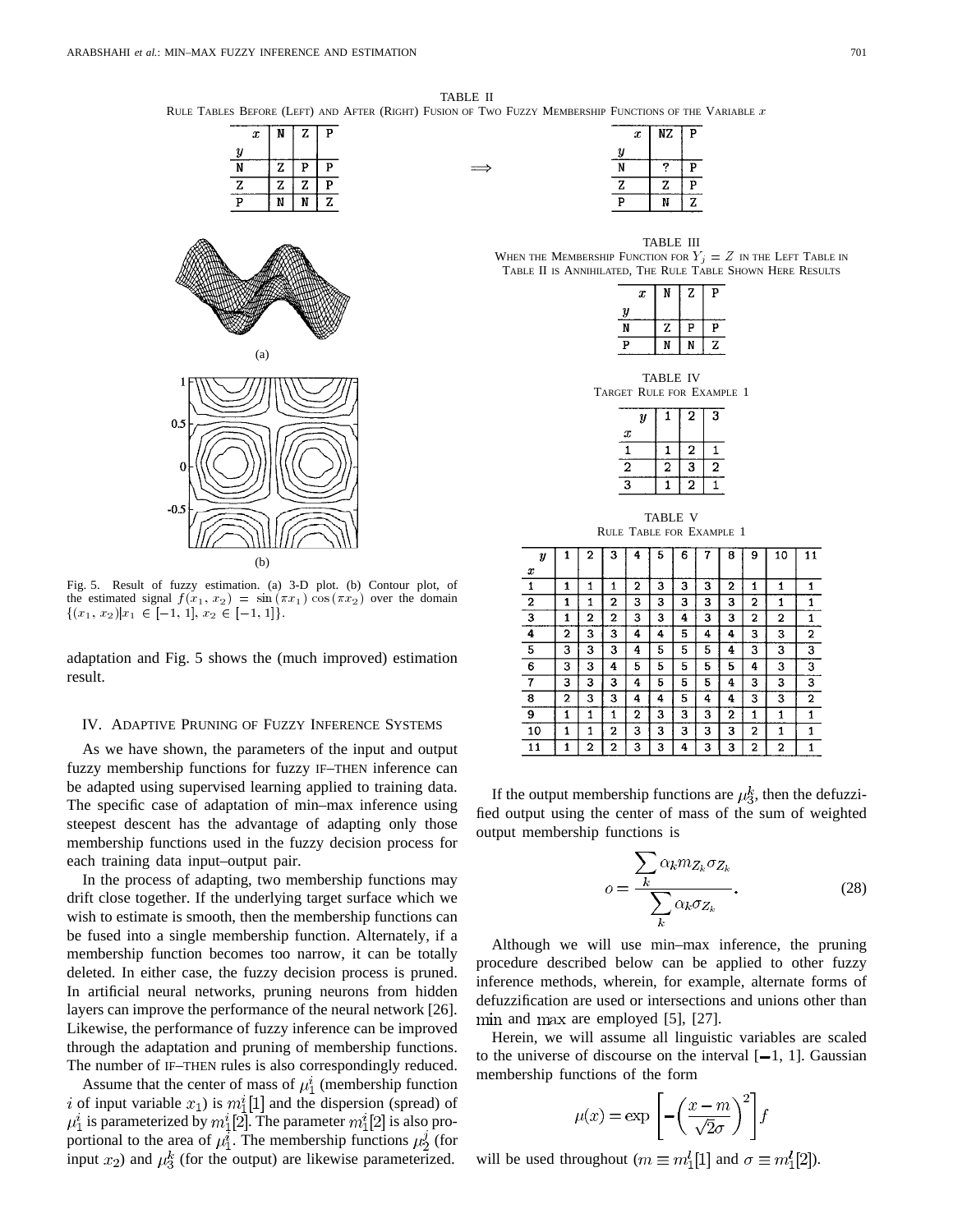

Fig. 6. (a) Initial membership functions for Example 1. The top, middle, and bottom plots are for  $\mu_{X_i}$ ,  $\mu_{Y_i}$ , and  $\mu_{Z_k}$ , respectively. (b) Initial membership functions. (c)–(n) Evolution of the adaptation, fusion, and annihilation process.

# *A. Membership Function Fusion*

Fusion of two membership functions occurs when they become sufficiently close to each other. Annihilation occurs when a membership function becomes sufficiently narrow. As illustrated in Fig. 10, two membership functions are fused when the supremum of their intersection exceeds a threshold,  $\gamma$ . If the means of the membership functions prior to fusion

are  $m_1$  and  $m_2$ , then the mean of the fused membership is set equal to the center of mass of the sum of the membership functions

$$
m_{\text{fusion}} = \frac{m_1 \sigma_1 + m_2 \sigma_2}{\sigma_1 + \sigma_2}
$$

where  $\sigma_1$  and  $\sigma_2$  are the spread parameters of the two membership functions. Similarly, the spread of the fused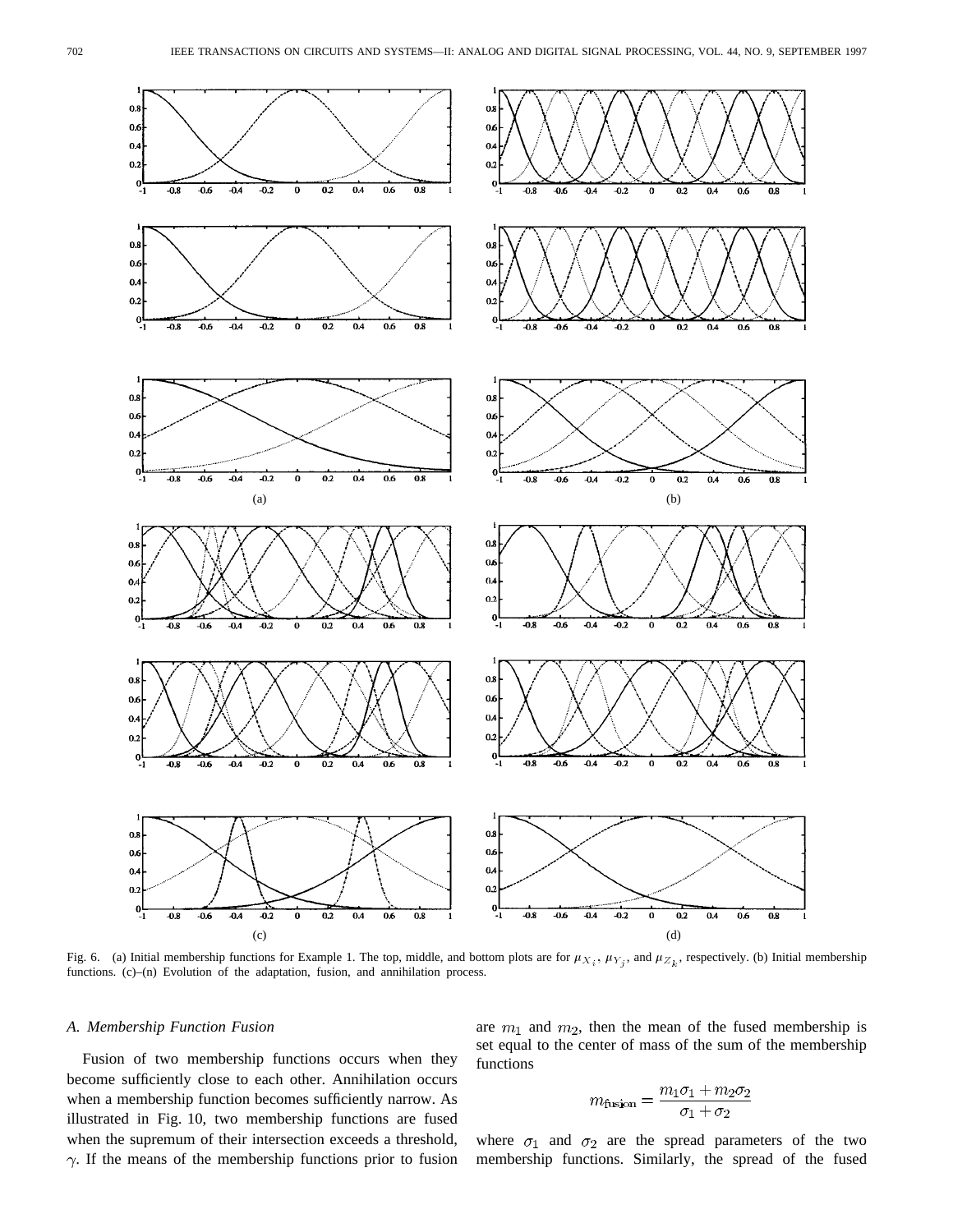

Fig. 6. *(Continued.)* (e)–(h) Evolution of the adaptation, fusion, and annihilation process.

function is obtained from

$$
\sigma_{\text{fusion}}^2 = \frac{\sigma_1^3 + \sigma_2^3}{\sigma_1 + \sigma_2}.
$$

Membership fusion has a direct impact on the fuzzy decision process. To illustrate, consider Table II. Here,  $N =$  negative,  $Z =$  near zero, and  $P =$  positive. Assume that the membership functions for  $x$  corresponding to  $N$  and  $Z$  fuse. The two left most columns of the rule table are combined into one.

A new linguistic variable, called  $NZ$  labels this column. It remains to specify the corresponding rules. When two adjacent rules are the same prior to fusing, the answer is simple. For example, since  $X_i = N$  and Z both have Z as a consequent for  $Y_j = Z$ , the clear choice for the fused rule table for  $X_i = NZ$  and  $Y_j = Z$  is the consequent Z. For  $Y_j = N$ , however, there are different consequents when  $X_i = N$  and  $X_i = Z$ . To determine the consequent for  $X_i = NZ$  and  $Y_j = N$  (marked "?" in Table II), we chose to query the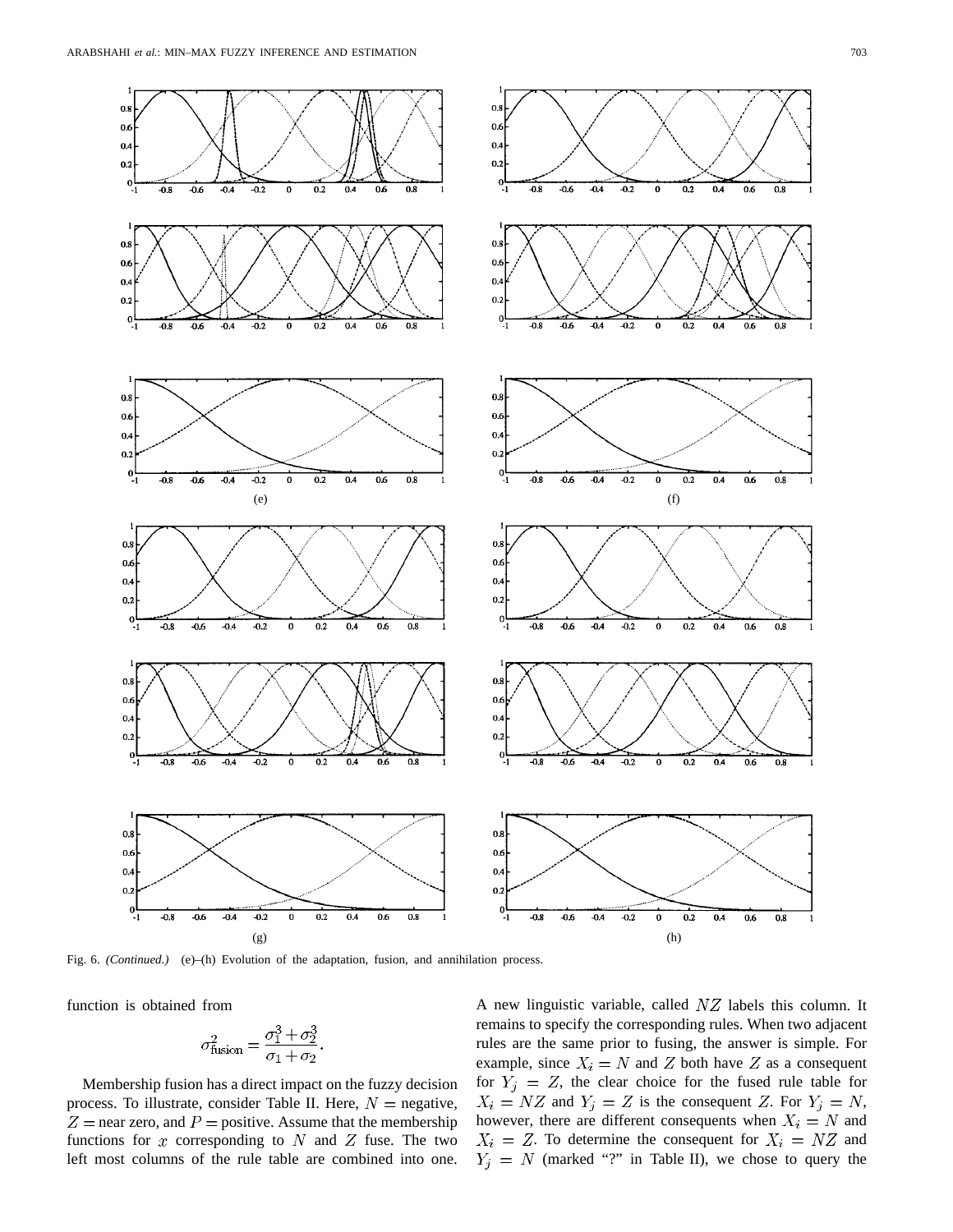

Fig. 6. *(Continued.)* (i)–(l) Evolution of the adaptation, fusion, and annihilation process.

training data base. Specifically, training data was found where  $(x, y) \approx (m_{NZ}, m_N)$ . The value of the target, t, for this input pair is compared to the means of the existing output membership functions. The membership function having the closest mean is assigned as the consequent.

Output membership functions can also fuse. If, for example, the output  $Z$  fuses with  $N$  in the left-hand rule table in Table II, the resulting fused rule table will place  $NZ$ s in the six boxes currently occupied with  $Z_s$  or  $Ns$ .

Once fusion occurs, the membership functions are further adapted to the training data. Additional fusion or annihilation can follow.

# *B. Membership Function Annihilation*

If the contribution of a fuzzy membership function becomes insignificant, then it can be annihilated. To illustrate, consider Fig. 11. The membership function  $\mu_2(x)$  becomes insignificant with respect to the membership function,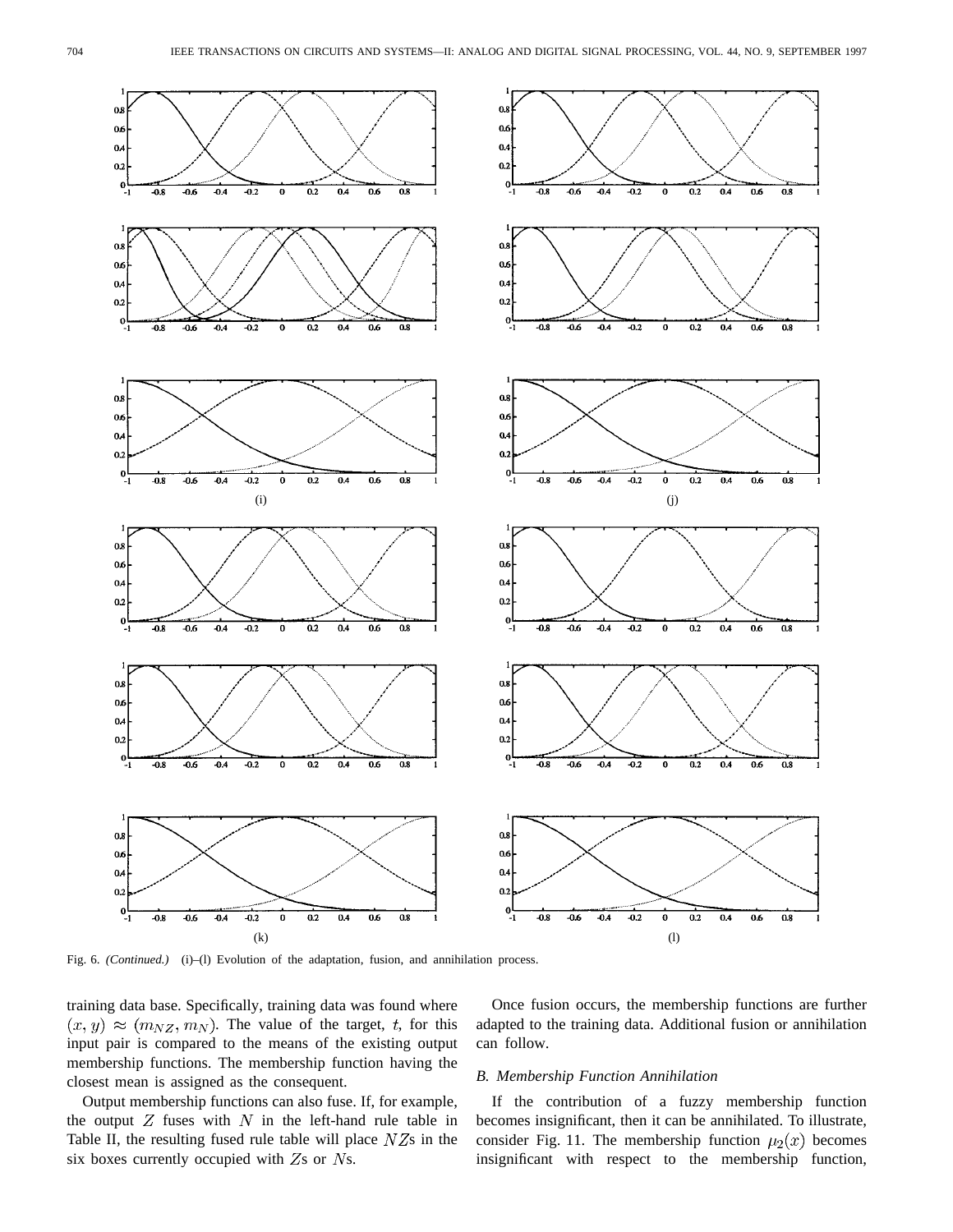

Fig. 6. *(Continued.)* (m)–(n) Evolution of the adaptation, fusion, and annihilation process.

 $\mu_1(x)$ , when, for all x,

$$
\sigma_1\mu_1(x) \ge \beta \sigma_2\mu_2(x)
$$

where  $\beta \geq 1$  parameterizes the degree of insignificance. High  $\beta$  corresponds to a severe criterion for annihilation. It is sufficient for the above criterion to hold only for  $x = m<sub>2</sub>$ 

$$
\sigma_1 \mu_1(m_2) \ge \beta \sigma_2 \mu_2(m_2) = \beta \sigma_2.
$$

The process is valid when the underlying target surface is smooth.

When an input membership function is annihilated, all rules using it are deleted from the fuzzy rule base. For example, if the membership function corresponding to  $Y_j = Z$  in the lefthand rule table in Table II is annihilated, then the rule table after annihilation would be as shown in Table III.

An output membership function can likewise be annihilated. In such a case, one of the remaining membership functions must take its place in the rule table. The choice, again, is made by a query to the training data base as was done for input membership function fusion.

After annihilation, the membership parameters can be further adapted using the training data. Additional annihilation and/or fusion might subsequently result.

## *C. Examples*

We illustrate the process of membership function fusion and annihilation with two examples. The first is a proof of principle wherein convergence is to a solution known to be optimal. The second uses adaptation to fit a given target surface. We used the parameters  $\beta = 2$  and  $\gamma = 0.9$  for input membership functions and  $\gamma = 0.95$  for the output. Iteration was performed until  $\Delta E/E \approx 10^{-3}$ . In cases where a membership function could either be fused or annihilated, annihilation was given priority.

*1) Convergence to a Known Solution:* In this example, the target membership functions shown in Fig. 6 were used. The target rule table is shown in Table IV. Using a universe of discourse on  $[-1, 1]$ , the membership functions are indexed from 1 for large negative numbers upward. The largest index corresponds to large positive numbers.

A total of 500 training data points were randomly generated from these target functions.

Overdetermined initialization is shown in Fig. 6(b) with a rule table shown in Table V. Input membership functions are spaced evenly. Spacing of output membership functions is determined from a histogram of the training data target values. The histogram is divided into intervals of equal area. The number of intervals is chosen to be equal to the number of output membership functions. The means of the output membership functions are places at the boundaries of these intervals.

The result of the first steepest descent adaptation is shown in Fig. 6(c). Compare this to Fig. 6(d). The two left most membership functions for  $x$  (top plot) fuse. The third fuse. The third membership function for  $x$  is annihilated, etc. For the output, two membership functions are annihilated. The rule table becomes that shown in Table VI.

The membership functions in Fig. 6(d) are further trained. The result is shown in Fig. 6(e). Compare this to Fig. 6(f), where four input membership functions are annihilated. The results of Fig. 6(f) are adapted and converge to the result shown in Fig. 6(g). As can be seen in Fig. 6(h), two more input membership functions are annihilated. Further iteration yields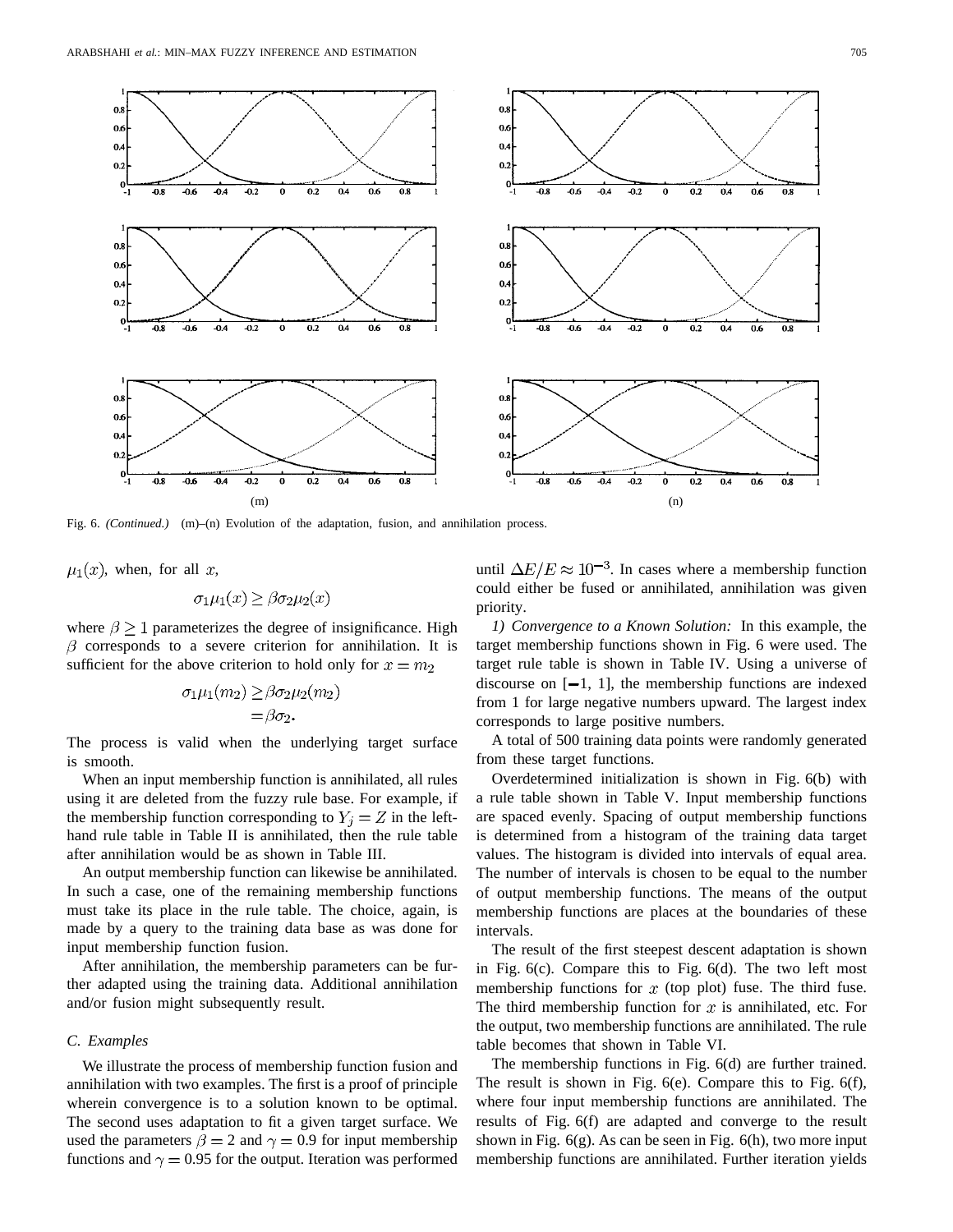

Fig. 7. (a) Initial membership functions for Example 2. (b) Final membership functions for Example 2.

TABLE VI MODIFIED TABLE V AFTER FIRST STEEPEST DESCENT ADAPTATION FOLLOWED BY FUSION AND ANNIHILATION

| y | 1 | 2 | 3 | 4 | 5              | 6 | 7 | 8 | 9            | 10           |
|---|---|---|---|---|----------------|---|---|---|--------------|--------------|
| x |   |   |   |   |                |   |   |   |              |              |
| 1 | 1 |   | 2 | 2 | 2              | 2 | 2 | 1 | 1            |              |
| 2 | 2 | 2 | 2 | 3 | 3              | 3 | 2 | 2 | 2            | $\mathbf{2}$ |
| 3 | 2 | 2 | 3 | 3 | 3              | 3 | 3 | 2 | 2            | 2            |
| 4 | 2 | 2 | 3 | з | 3              | 3 | 3 | 2 | $\mathbf{2}$ | 2            |
| 5 | 2 | 2 | 2 | з | з              | 3 | 2 | 2 | 2            | 2            |
| 6 | 1 | 2 | 2 | 2 | $\overline{2}$ | 2 | 2 | 2 | 1            |              |
| 7 | 1 | 1 | 2 | 2 | 2              | 2 | 2 | 1 | 1            | 1            |
| 8 |   |   | 2 | 2 | $\overline{2}$ | 2 | 2 | 1 | 1            |              |

TABLE VII TABLE V AFTER FURTHER ADAPTATION, FUSION, AND ANNIHILATION

| y                       |                         | 2 | 3 | 4              |
|-------------------------|-------------------------|---|---|----------------|
| $\boldsymbol{x}$        |                         |   |   |                |
|                         |                         | 2 | 2 |                |
| $\overline{2}$          | $\overline{2}$          | 3 | 3 | $\overline{a}$ |
| $\overline{\mathbf{3}}$ | $\overline{\mathbf{2}}$ | 3 | 3 | $\overline{2}$ |
|                         |                         | 2 | 2 |                |



Fig. 8. Contour plots of the (a) target, (b) initialization, and (c) final result for Example 2.

Fig.  $6(i)$ . For  $y$  (middle plot), three membership functions fuse to two membership functions [see Fig.  $6(j)$ ]. The fuzzy rule table corresponding to Fig. 6(j) is as shown in Table VII. The results in Fig. 6(j) are adapted to those shown in Fig. 6(k). Fusion occurs as shown in Fig. 6(l). Additional adaptation results in the middle two membership functions for  $y$  (middle plot) shown in Fig. 6(m) to be graphically indistinguishable. They are fused in Fig.  $6(n)$ . The rule table is now exactly the target table in Table IV. The input membership functions are

the same as in Fig. 6(a). The output membership functions are not the same; all defuzzifications from these membership functions though, are. Output membership functions  $\{\mu_{Z_k}(x)\}\$  will yield the same defuzzification as the membership functions  $\{\mu_{Z_k}(x/\sigma)\}\$  when defuzzification is performed as in (28).

*2) Regression Fitting of a Surface:* In this example, we assume, from (8), a target surface of  $t(x_1 + x_2, x_1 - x_2)$ . The initial membership functions are shown in Fig. 7(a). A contour plot of the target is shown in Fig. 8(a). The first initialization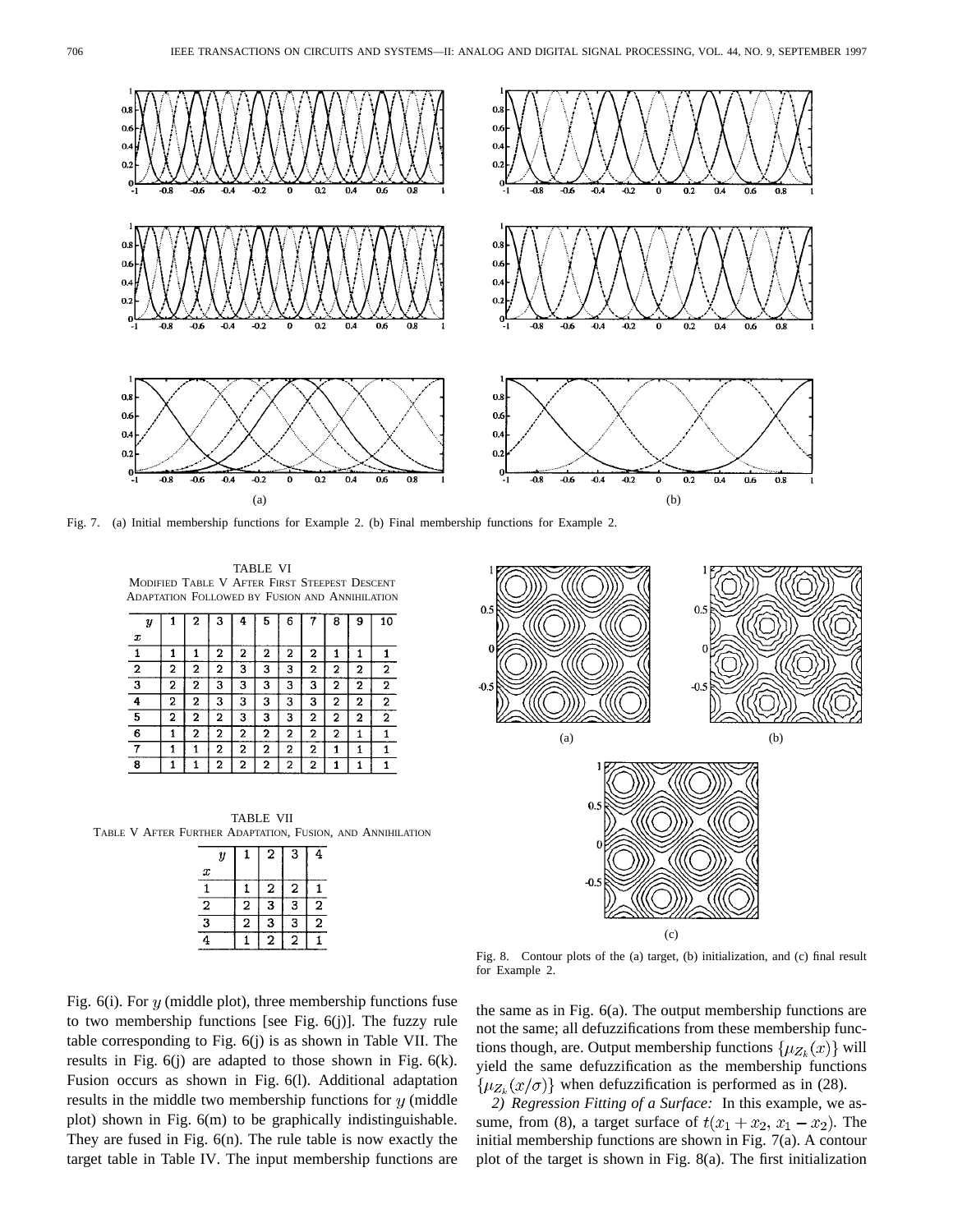

Fig. 9. Convergence of the rmse for Example 2.



Fig. 10. Illustration of the criterion for fusion. When two membership functions become sufficiently close so that the maximum of their intersection exceeds  $\gamma$ , then the two membership functions are fused into a single membership function.



Fig. 11. Illustration of the process of membership function annihilation. When the membership function,  $\mu_2(x)$ , becomes narrow with respect to an adjacent membership function, it can be annihilated.

is shown in Fig. 8(b). A total of ten steps of iteration followed by fusion and annihilation were required prior to convergence. The results are shown in Figs. 7(b) and 8(c). Convergence mean square error is shown in Fig. 9. Between odd and even steps (e.g., 3 and 4), error is reduced by steepest descent. Between the even and odd steps (e.g., 4 and 5) fusion and annihilation are applied, generally resulting in an increase in error.

The final rule table is shown in Table VIII. The number of rules has been reduced from  $441$  ( $21<sup>2</sup>$ ) to 169 ( $13<sup>2</sup>$ ). The cardinality of the set of consequents has been reduced from 8 to 5.

## V. CONCLUSION

We have considered a new technique for adaptation of fuzzy membership functions in a fuzzy inference system. The technique relies upon the isolation of the specific membership function that contributed to the final decision, followed by the

TABLE VIII FINAL RULE TABLE FOR EXAMPLE 2

| y              |              | $\boldsymbol{2}$ | 3 | 4           | 5 | 6              | 7                | 8 | 9 | 10               | 11           | 12             | $\overline{13}$         |
|----------------|--------------|------------------|---|-------------|---|----------------|------------------|---|---|------------------|--------------|----------------|-------------------------|
| x              |              |                  |   |             |   |                |                  |   |   |                  |              |                |                         |
| $\mathbf{1}$   | 3            | 4                | 4 | 3           | 2 | 2              | 3                | 4 | 4 | 3                | 2            | $\overline{2}$ | 3                       |
| $\mathbf{2}$   | 4            | 5                | 5 | 4           | 3 | 3              | 4                | 5 | 5 | 4                | 3            | 3              | 4                       |
| $\overline{3}$ | 4            | 5                | 5 | 4           | 3 | 3              | 4                | 5 | 5 | 4                | 3            | 3              | 4                       |
| 4              | 3            | 4                | 4 | 3           | 2 | $\mathbf 2$    | 3                | 4 | 4 | 3                | 2            | 2              | 3                       |
| $\overline{5}$ | $\bf{2}$     | 3                | 3 | $\mathbf 2$ |   | 1              | $\bf{2}$         | 3 | 3 | $\boldsymbol{2}$ | 1            | 1              | $\overline{2}$          |
| $\overline{6}$ | 2            | 3                | 3 | 2           | 1 | 1              | 2                | 3 | 3 | 2                | $\mathbf{1}$ | $\mathbf{1}$   | 2                       |
| 7              | 3            | 4                | 4 | 3           | 2 | $\mathbf{2}$   | 3                | 4 | 4 | 3                | 2            | 2              | 3                       |
| 8              | 4            | 5                | 5 | 4           | 3 | 3              | 4                | 5 | 5 | 4                | 3            | 3              | 4                       |
| 9              | 4            | 5                | 5 | 4           | 3 | 3              | 4                | 5 | 5 | 4                | 3            | 3              | 4                       |
| 10             | 3            | 4                | 4 | 3           | 2 | $\overline{2}$ | 3                | 4 | 4 | 3                | $\mathbf{2}$ | $\overline{2}$ | 3                       |
| 11             | 2            | 3                | 3 | 2           | 1 | 1              | 2                | 3 | 3 | $\boldsymbol{2}$ | 1            | 1              | 2                       |
| 12             | $\mathbf{2}$ | 3                | 3 | 2           | 1 | 1              | $\boldsymbol{2}$ | 3 | 3 | $\overline{2}$   | 1            | 1              | $\overline{\mathbf{2}}$ |
| 13             | 3            | 4                | 4 | 3           | 2 | 2              | 3                | 4 | 4 | 3                | 2            | $\mathbf 2$    | 3                       |

updating of this function's parameters using steepest descent. The error measure used is thus backpropagated from output to input, through the min and max operators used during the inference stage. This was shown to be feasible because the operations of min and max are continuous differentiable functions and, therefore, can be placed in a chain of partial derivatives for steepest descent backpropagation adaptation. More interestingly, it was shown the partials of min and max (or any other order statistic, for that matter) act as "pointers" with the result that only the function that gave rise to the min or max is adapted; the others are not. We applied this property to the fine tuning of membership functions of fuzzy min-max decision processes and illustrated with an estimation example.

Membership functions can be parameterized in ways other than those considered here as well. In general, the shape of the membership functions of the control action can be used to assess the quality of the rules. A strong single peak in the membership function signifies the presence of a dominant control rule; two distinct strong peaks are a sign of the existence of contradictory rules; and a very low or weak membership value of the maximum of the membership function indicates that some rules are missing, and the rule database is incomplete [28]. Thus, parameterizing the peak value of the membership function, in addition to its mean and variance, can provide further improvements in the fuzzy control process.

We also looked at adaptive pruning of fuzzy inference systems as a solution to the problem of overdetermination in fuzzy systems. This resulted in a reduced-complexity system with similar or better performance.

#### **REFERENCES**

- [1] L. A. Zadeh, "Outline of a new approach to the analysis of complex systems and decision processes," *IEEE Trans. Syst., Man, Cybern.,* vol. SMC-3, pp. 28–44, 1973.
- [2] M. Sugeno, Ed., *Industrial Applications of Fuzzy Control.* New York: North-Holland, 1985.
- [3] T. Miller, Ed., *Neural Networks for Control.* Cambridge, MA: MIT Press, 1990.
- [4] L. A. Zadeh, "Fuzzy sets," *Inform. Contr.,* vol. 8, pp. 338–353, 1965.
- [5] G. Klir and T. Folger, *Fuzzy Sets, Uncertainty, and Information.* Englewood Cliffs, NJ: Prentice-Hall, 1988.
- [6] T. J. Procyk and E. H. Mamdani, "A linguistic self-organizing process controller," *Automatica,* vol. 15, pp. 15–30, 1979.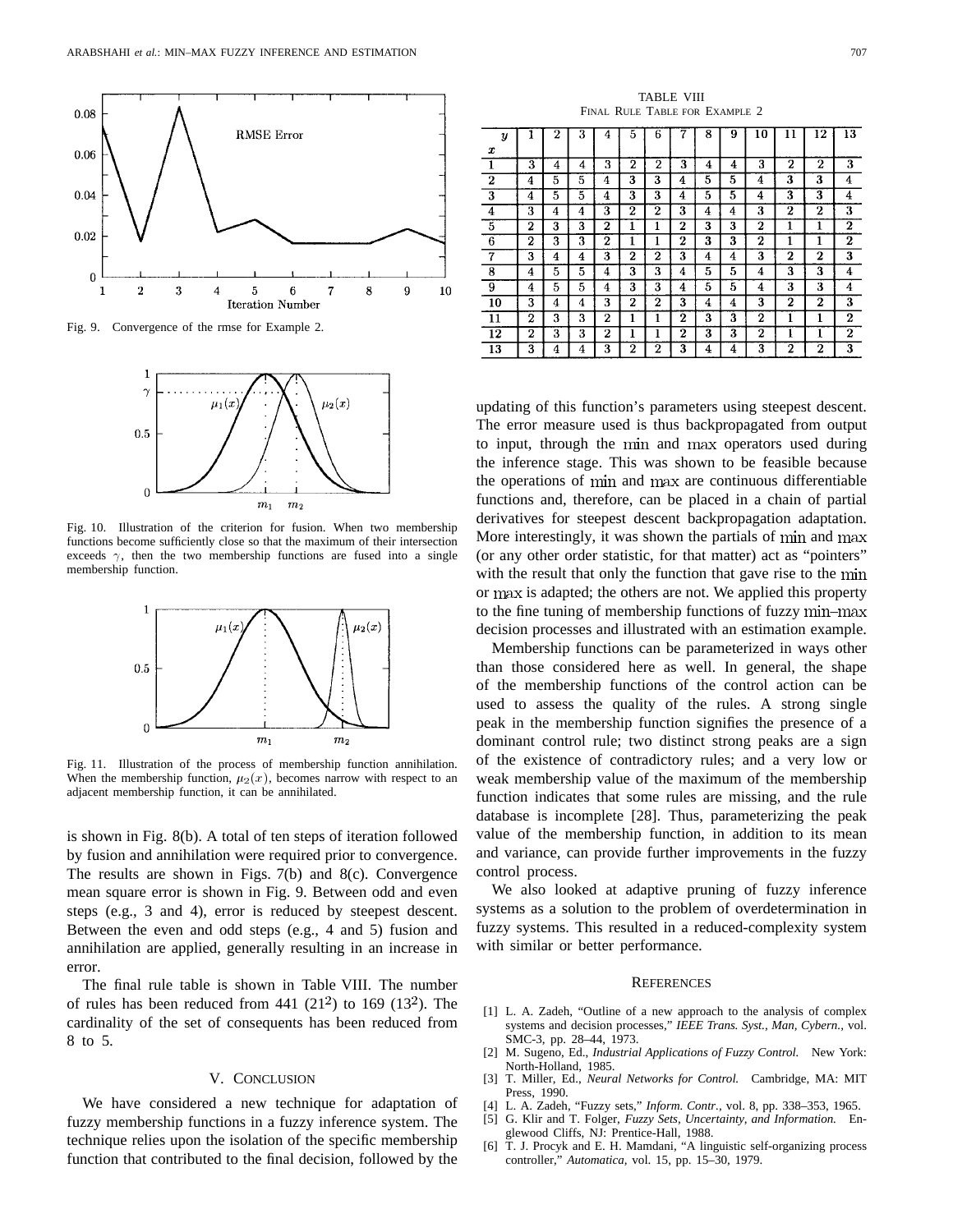- [7] C. Batur and V. Kasparian, "Self-organizing model based expert controller," in *Proc. IEEE Int. Conf. Syst. Eng.,* Fairborn, OH, Aug. 1989, pp. 411–414.
- [8] G. Langari and M. Tomizuka, "Self organizing fuzzy linguistic control with application to arc welding," in *Proc. IEEE Int. Workshop Intell. Robot. Syst.,* Ibaraki, Japan, July 1990, vol. 2, pp. 1007–1014.
- [9] D. A. Linkens and M. F. Abbod, "Self-organizing fuzzy logic control for real-time processes," in *Proc. Inst. Elect. Eng. Int. Conf. Contr.,* Edinburgh, Scotland, Mar. 1991, pp. 971–976.
- [10]  $\_\_\_\$ , "Fast, self-organizing control for industrial processes," in *Algorithms and Architectures for Real-Time Control: Proc. IFAC Workshop,* Bangor, U.K., Sept. 1991, pp. 153–157.
- [11] E. H. Mamdani and S. Assilian, "An experiment in linguistic synthesis with a fuzzy logic controller," *Int. J. Man–Mach. Stud.,* vol. 7, pp. 1–13, 1974.
- [12] N. Vijeh, "Self organizing fuzzy logic control of a level control rig," in *Proc. 2nd IEEE Int. Conf. Fuzzy Syst.,* San Francisco, CA, Mar. 1993, pp. 303–308.
- [13] L. X. Wang and J. M. Mendel, "Generating fuzzy rules by learning from examples," in *Proc. 1991 IEEE Int. Symp. Intell. Contr.,* Arlington, VA, Aug. 1991, pp. 263–268.
- [14] , "Generating fuzzy rules by learning from examples," *IEEE Trans. Syst., Man, Cybern.,* vol. 22, pp. 1414–1427, June 1992.
- [15] T. Yamaguchi, T. Takagi, and T. Mita, "Self-organizing control using fuzzy neural networks," *Int. J. Contr.,* vol. 56, no. 2, pp. 415–439, 1992.
- [16] D. Driankov, H. Hellendoorn, and M. Reinfrank, *An Introduction to Fuzzy Control.* New York: Springer-Verlag, 1993.
- [17] R. R. Yager, "On a general class of fuzzy connectives," *Fuzzy Sets and Systems,* vol. 4, pp. 235–242, 1980.
- [18] C. T. Lin and C. S. G. Lee, "Neural network based fuzzy logic control and decision system," *IEEE Trans. Comput.,* vol. 40, pp. 1320–1336, Dec. 1991.
- [19] R. J. Marks, II, S. Oh, P. Arabshahi, T. P. Caudell, J. J. Choi, and B. J. Song, "Steepest descent adaptation of min–max fuzzy If–Then rules," in *Proc. Int. Joint Conf. Neural Networks,* Beijing, China, 1992.
- [20] Y. Hayashi, E. Czogala, and J. J. Buckley, "Fuzzy neural controller," in *Proc. 1st IEEE Int. Conf. Fuzzy Syst.,* San Diego, CA, Mar. 1992, pp. 197–202.
- [21] J. S. R. Jang, "Fuzzy controller design without domain experts," in *Proc. 1st IEEE Int. Conf. Fuzzy Syst.,* San Diego, CA, Mar. 1992, pp. 289–296.
- [22] H. Nomura, I. Hayashi, and N. Wakami, "A learning method of fuzzy inference by descent method," in *Proc. 1st IEEE Int. Conf. Fuzzy Systems,* San Diego, CA, Mar. 1992, pp. 485–491.
- [23] L. X. Wang and J. M. Mendel, "Back-propagation fuzzy system as nonlinear dynamic system identifiers," in *Proc. 1st IEEE Int. Conf. Fuzzy Syst.,* San Diego, CA, Mar. 1992, pp. 1409–1418.
- [24] B. G. Song., R. J. Marks, II, S. Oh, P. Arabshahi, and T. P. Caudell, "Adaptive membership function fusion and annihilation in fuzzy if–then rules," in *Proc. 2nd IEEE Int. Conf. Fuzzy Systems,* San Francisco, CA, Mar. 1993, pp. 961–967.
- [25] P. Arabshahi, R. J. Marks, II, and R. Reed, "Adaptation of fuzzy inferencing: A survey," in *Learning and Adaptive Systems, (Proc. IEEE/Nagoya Univ. Workshop),* Nagoya, Japan, Nov. 1993.
- [26] R. Reed, R. J. Marks, II, and S. Oh, "Similarities of error regularization, sigmoid gain scaling, target smoothing, and training with jitter," *IEEE Trans. Neural Networks,* vol. 6, pp. 529–538, May 1995.
- [27] T. Terano, K. Asai, and M. Sugeno, *Fuzzy Systems Theory and Its Applications.* New York: Academic, 1992.
- [28] P. J. King and E. H. Mamdani, "The application of fuzzy control systems to industrial processes," *Automatica,* vol. 13, pp. 235–242, 1977.

**Payman Arabshahi** (S'93–M'95) received the B.S.E. degree in electrical engineering from the University of Alabama, Huntsville, in 1988, and the M.S. and Ph.D. degrees, both in electrical engineering, from the University of Washington, Seattle, in 1990 and 1994, respectively.

From 1994 to 1996 he was a visiting Assistant Professor with the University of Alabama, Huntsville, engaged in a number of research projects in fuzzy pattern recognition, and digital mobile networking in conjunction with Neda Communications, Bellevue, WA. From 1996 to 1997 he was on the faculty of the University of Washington, and, since April 1997, he has been with the Communication Systems and Research Section of NASA/Caltech's Jet Propulsion Laboratory, Pasadena, CA. His research interests are in fuzzy systems, digital signal processing, and digital communications.

Dr. Arabshahi is the Editor-in-chief of the IEEE Neural Network Council's Homepage on the World Wide Web.

**Robert J. Marks, II** (S'71–M'72–SM'83–F'94) is a Professor with the Department of Electrical Engineering at the University of Washington, Seattle.

Prof. Marks was awarded the Outstanding Branch Councilor award in 1982 by the IEEE and, in 1984, was presented with an IEEE Centennial Medal. He was Chair of the IEEE Neural Networks Committee (1989) and served as the first President of the IEEE Neural Networks Council (1990–1991). In 1992, he was given the honorary title of Charter President. He was named an IEEE Distinguished Lecturer in 1992. He is a Fellow of the Optical Society of America. He was the cofounder and first President of the Puget Sound Section of the Optical Society of America and was elected that organization's first Honorary Member. He is the Editor-in-Chief of the IEEE TRANSACTIONS ON NEURAL NETWORKS (1992–present) and serves as an Associate Editor of the IEEE TRANSACTIONS ON FUZZY SYSTEMS (1993–present). He serves on the Editorial Board of the *Journal on Intelligent Control, Neurocomputing and Fuzzy Logic* (1992–present). He was also the topical editor for Optical Signal Processing and Image Science for the *Journal of the Optical Society of America*

*— A* (1989–1991) and a member of the Editorial Board for the *International Journal of Neurocomputing* (1989–1992). He served as North American Liaison for the 1991 Singapore International Joint Conference on Neural Networks (IJCNN), International Chair of the 1992 RNNS/IEEE Symposium on Neuroinformatics and Neurocomputing (Rostov-on-Don, U.S.S.R.) and Organizational Chair for both the 1993 and 1995 IEEE Virtual Reality Annual International Symposium (VRAIS) in Seattle, WA and Raleigh, NC, respectively, and the IEEE-SP International Symposium on Time-Frequency and Time-Scale Analysis (Victoria, BC, 1992). He also served as the Program and Tutorials Chair for the First International Forum on Applications of Neural Networks to Power Systems (Seattle, WA, 1991). He was elected to the Board of Governors of the IEEE Circuits and Systems Society (1993–1996) and was the cofounder and first Chair of the IEEE Circuits and Systems Society Technical Committee on Neural Systems and Applications. He is the General Chair of the 1995 International Symposium on Circuits and Systems, Seattle. He was the Technical Program Director for the first IEEE World Congress on Computational Intelligence, Orlando, FL, July 1994 and is the Program Co-Chair for the IEEE/IAFE Conference on Financial Engineering (NY, 1995), the 1995 RNNS/IEEE Symposium on Neuroinformatics and Neurocomputing (Rostov-on-Don, U.S.S.R.) and the 1995 International Conference on Neural Networks (ICNN) in Perth, Australia. He is the General Co-Chair of the 1996 IEEE/IAFE Conference on Financial Engineering, NY. Seven of his papers have been reproduced in volumes of collections of outstanding papers. He has three U.S. patents in the field of artificial neural networks and signal processing. He is the author of the book *Introduction to Shannon Sampling and Interpolation Theory* (Springer-Verlag, 1991) and is Editor of the companion volume, *Advanced Topics in Shannon Sampling and Interpolation Theory* (Springer-Verlag, 1993). He is also the editor of the volume *Fuzzy Logic Technology and Applications*, (IEEE Technical Activities Board, Piscataway, NJ, 1994) and is a co-Editor, with J. Zurada and C. J. Robinson of *Computational Intelligence: Imitating Life* (Piscataway, NJ: IEEE Press, 1994).

**Seho Oh** is a research scientist with Neopath Inc., Bellevue, WA, and an affiliate Assistant Professor with the Department of Electrical Engineering, University of Washington, Seattle. He has authored numerous archival and conference papers on the theory and applications of neural networks. His research interests are in neural computing, digital signal processing, and pattern recognition.

**Thomas P. Caudell** (M'91) received the B.S degree in physics and mathematics from California State University, Pomona, in 1973, and the M.S. and Ph.D. degrees in physics from the University of Arizona, Tucson, in 1978 and 1980, respectively.

He is an Assoicate Professor of Electrical and Computer Engineering with the University of New Mexico, Albuquerque, where he is conducting research in neural networks, pattern recognition, machine vision, neuroanatomy, virtual reality and augmented reality, and optical computing. Prior to moving to NM, he was a Senior Principal Scientist and the Principal Investigator on the Boeing Computer Services Adaptive Neural Systems research and development project. His technical background is in physics, optics, astronomy, and mathematics.

Dr. Caudell is a member of the IEEE Neural Networks Council, the Association for Computing Machinery, the International Neural Network Society, and the Optical Society of America.